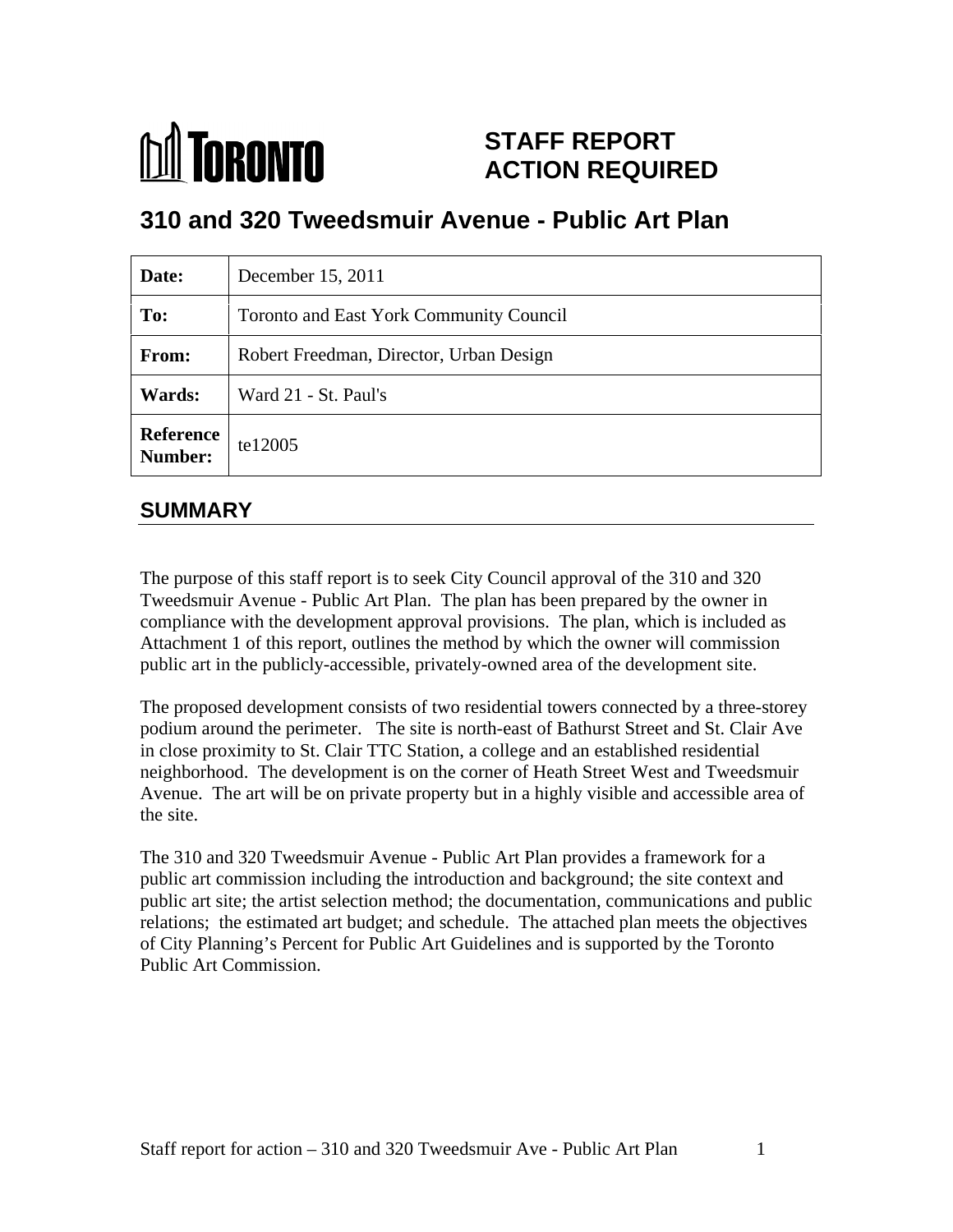# **RECOMMENDATIONS**

#### **The City Planning Division recommends that:**

City Council approve the 310 and 320 Tweedsmuir Avenue - Public Art Plan attached to the report dated December 15, 2011, from the Director, Urban Design.

# **FINANCIAL IMPACT**

There are no financial implications resulting from the adoption of this report.

# **DECISION HISTORY**

In accordance with the April 13, 2010 Ontario Municipal Board decision, the owner shall comply with the Section 37 provisions and contribute \$700,000 for on-site public art (indexed annually).

The owner is required to produce a Public Art Plan for review by City Planning Staff and its advisory panel, the Toronto Public Art Commission. Initial meetings were held between the owner and City Planning Staff who met to discuss the public art process and to identify the site potentials. On November 29, 2011, the owner representatives made a

presentation to the Toronto Public Art Commission, at which time the Toronto Public Art Commission recommended Tweedsmuir Avenue - Public

proposed: one at the central entrance /axis facing Tweedsmuir Avenue above the main entrance on the building. The other art site is proposed



buildings.<br>The project will be developed in two phases. The first phase will be the north tower and the second phase will commence subsequently with market demand. The architectural treatment of the building will be significant and the artists will be working with the architect to insure that the integrity of the design is maintained.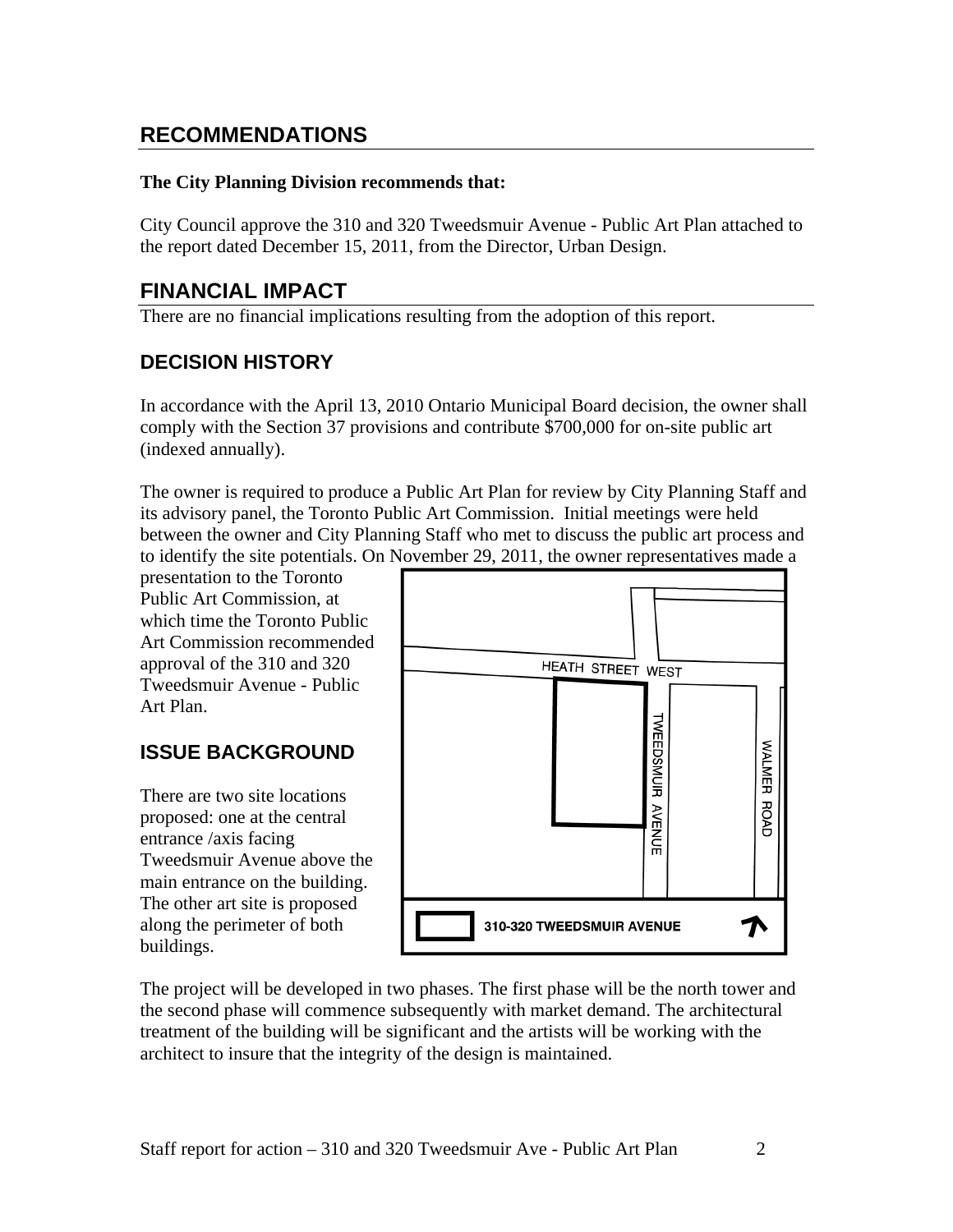As outlined in Attachment 1 the owner has proposed a two-stage invitational competition with a three person jury consisting of one owner representative, and two independent art experts, one of which lives or works in the ward.

# **COMMENTS**

The 310 and 320 Tweedsmuir Avenue - Public Art Plan is in compliance with the City's objectives for the provision of public art in private development for this on-site program and is in accordance with the City Planning Percent for the Public Art Program, and is supported by the Toronto Public Art Commission. Upon City Council's approval, the owner will commence work with the artist as scheduled in the attached plan.

We look forward to the results of the public art competition.

# **CONTACT**

Lara Tarlo Urban Designer Tel. No. 416 338-1132 Fax No. 416 392-1744 E-mail: ltarlo@toronto.ca

# **SIGNATURE**

Robert Freedman Director, Urban Design City Planning Division

# **ATTACHMENTS**

Attachment 1: 310 and 320 Tweedsmuir Avenue - Public Art Plan

 $\overline{\phantom{a}}$  , we can assume that the contract of  $\overline{\phantom{a}}$  , we can assume that the contract of  $\overline{\phantom{a}}$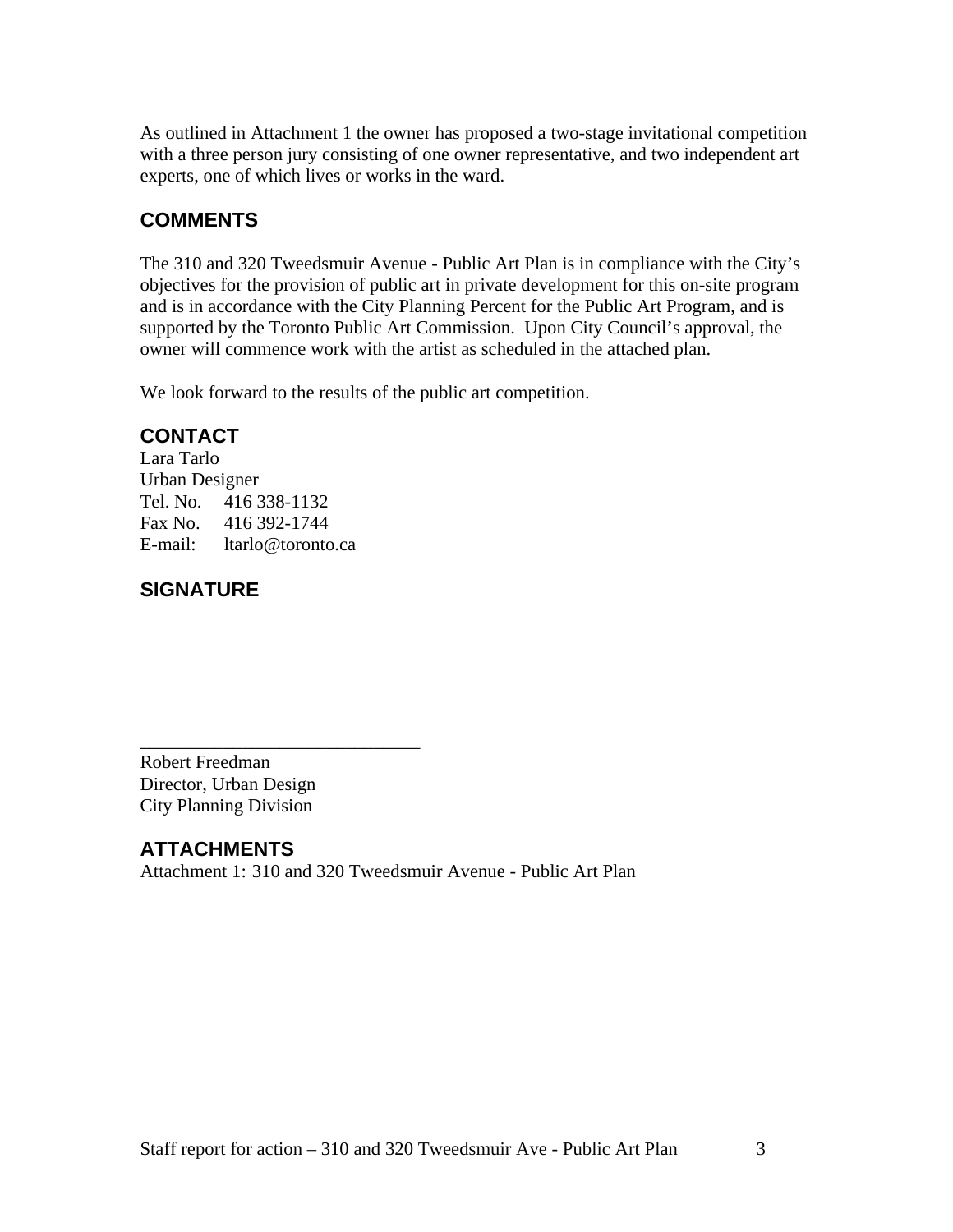#### **Attachment 1**

| Prepared for: | Morguard Investments Limited |  |  |
|---------------|------------------------------|--|--|
| Prepared by:  | <b>Public Art Management</b> |  |  |
|               | Karen Mills, Ben Mills       |  |  |
|               |                              |  |  |

For Presentation: To Toronto Public Art Commission,<br>Nov. 29, 2011 Nov. 29, 2011



#### 1. General Project Summary:

Owner/Manager: Morguard Corporation Contractor: PCL Construction Public Art: Public Art Management Project Architects: Page and Steele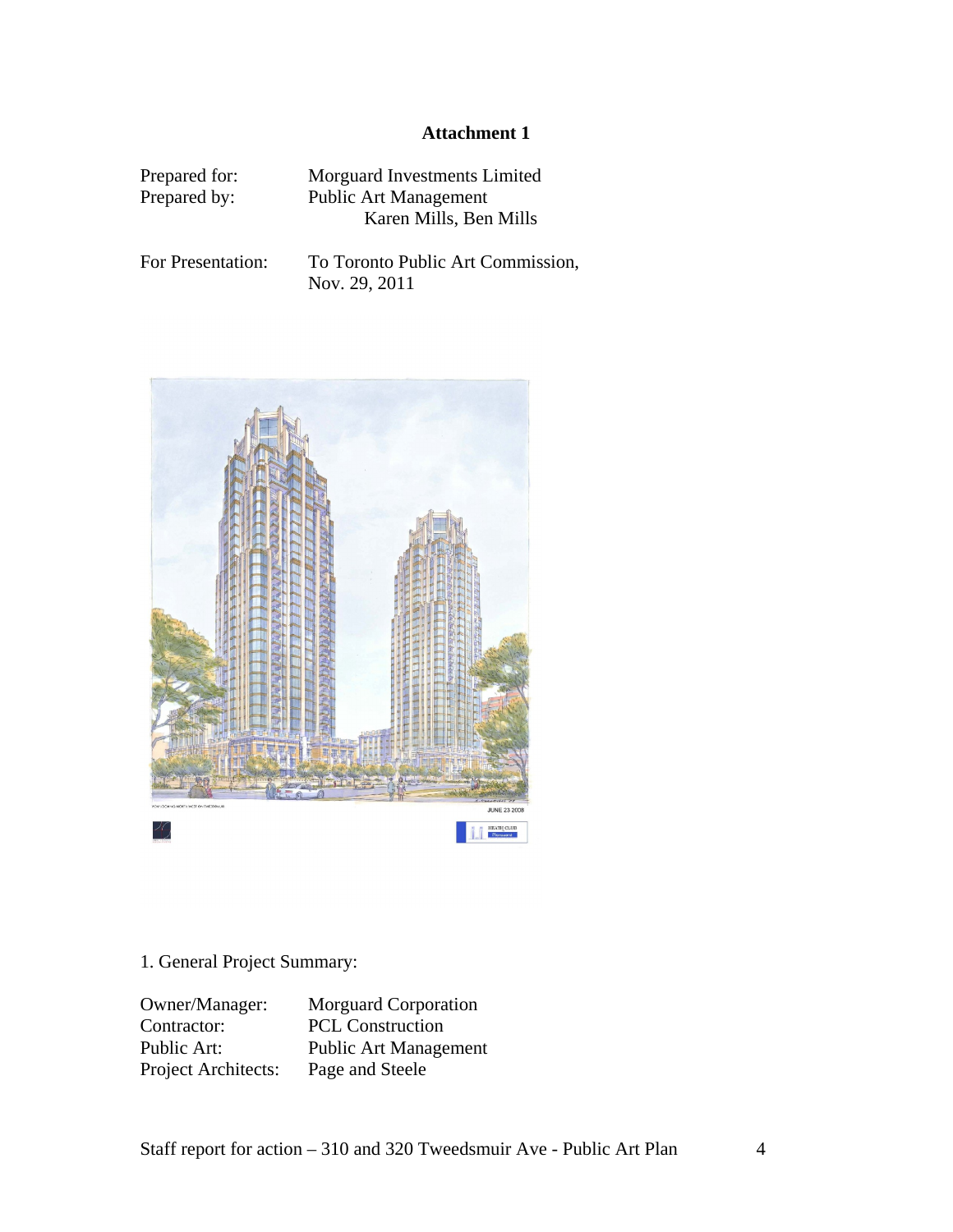Two Phase Project Phase 1 (North Tower) Schedule: Commencement: May 16, 2011 Completion: October 2013

Phase 2 (South Tower) Schedule: Based on market conditions

2. Introduction:

The 310/320 Tweedsmuir Development project situated on a site at Tweedsmuir and Heath Streets consists of two thirty storey residential towers (combining rental and affordable housing) connected by a podium which houses separate amenities for the development. The design has been sensitively woven into the neighbourhood through the creation of what reads as a three storey podium around its perimeter. This development replaces an older and mechanically inefficient rental structure with the rental housing being replaced in the north tower now under construction.

The project is phased, with the first phase (north tower) site currently being excavated. The second phase will commence in accordance with market conditions.



Staff report for action – 310 and 320 Tweedsmuir Ave - Public Art Plan 5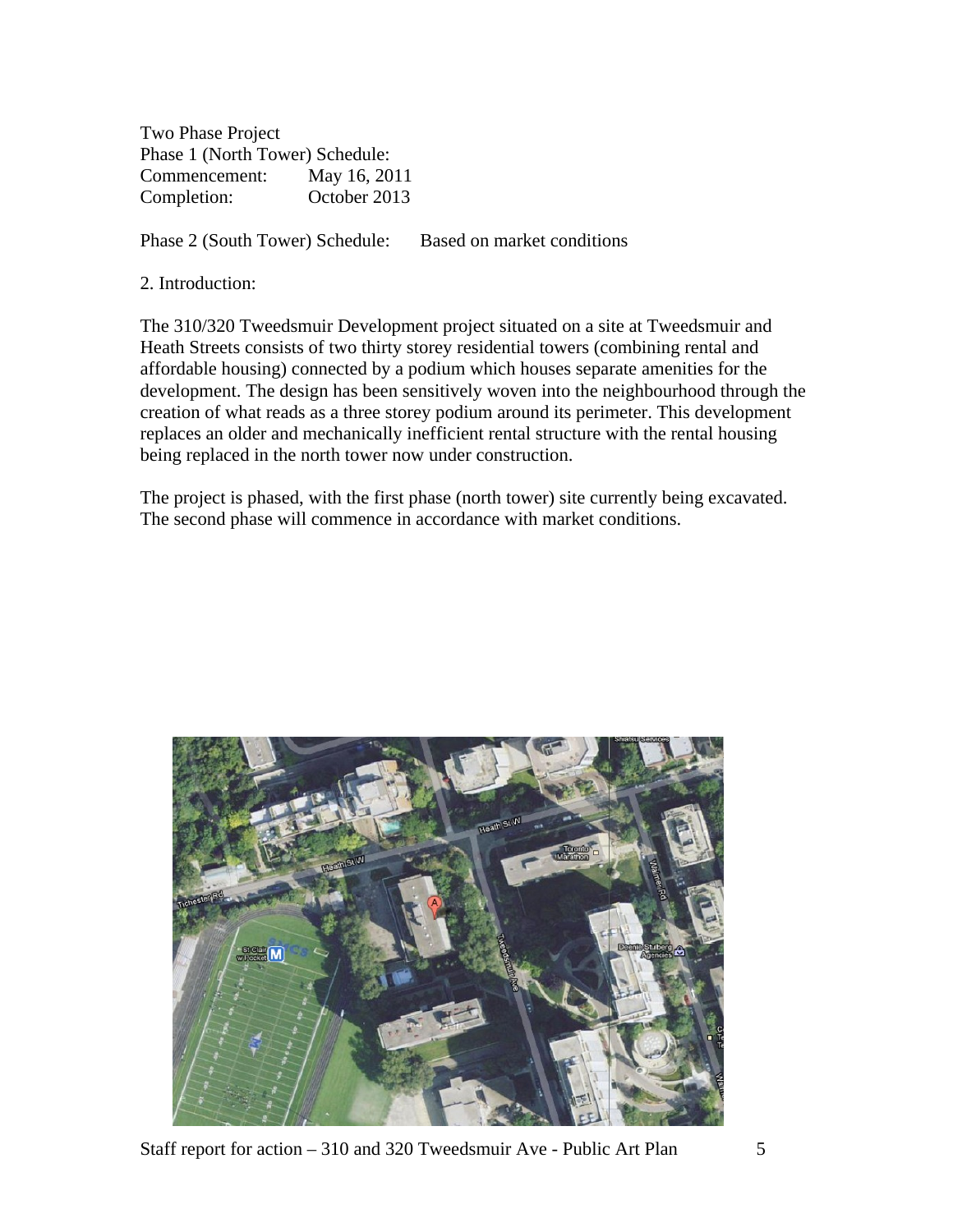#### Art Locations:

#### **Location One: Central Entranceway (in Red)**

A prominent feature of the podium, this building houses the amenities section of the development and will be a very high-traffic area. The structure faces east towards Tweedsmuir Ave., looking over the central driveway and courtyard. The area above the main entranceway has been identified as the preferred location for art and could allow for a multitude of treatments.

#### **Location Two: Perimeter Area (in Purple)**

Consists of the perimeter of the site (within property lines) and may include fencing or other artist designed elements, which will add a fine level of integrated art that individuals can respond to and will be in keeping with the scale of the building and its surrounding neighbourhood.

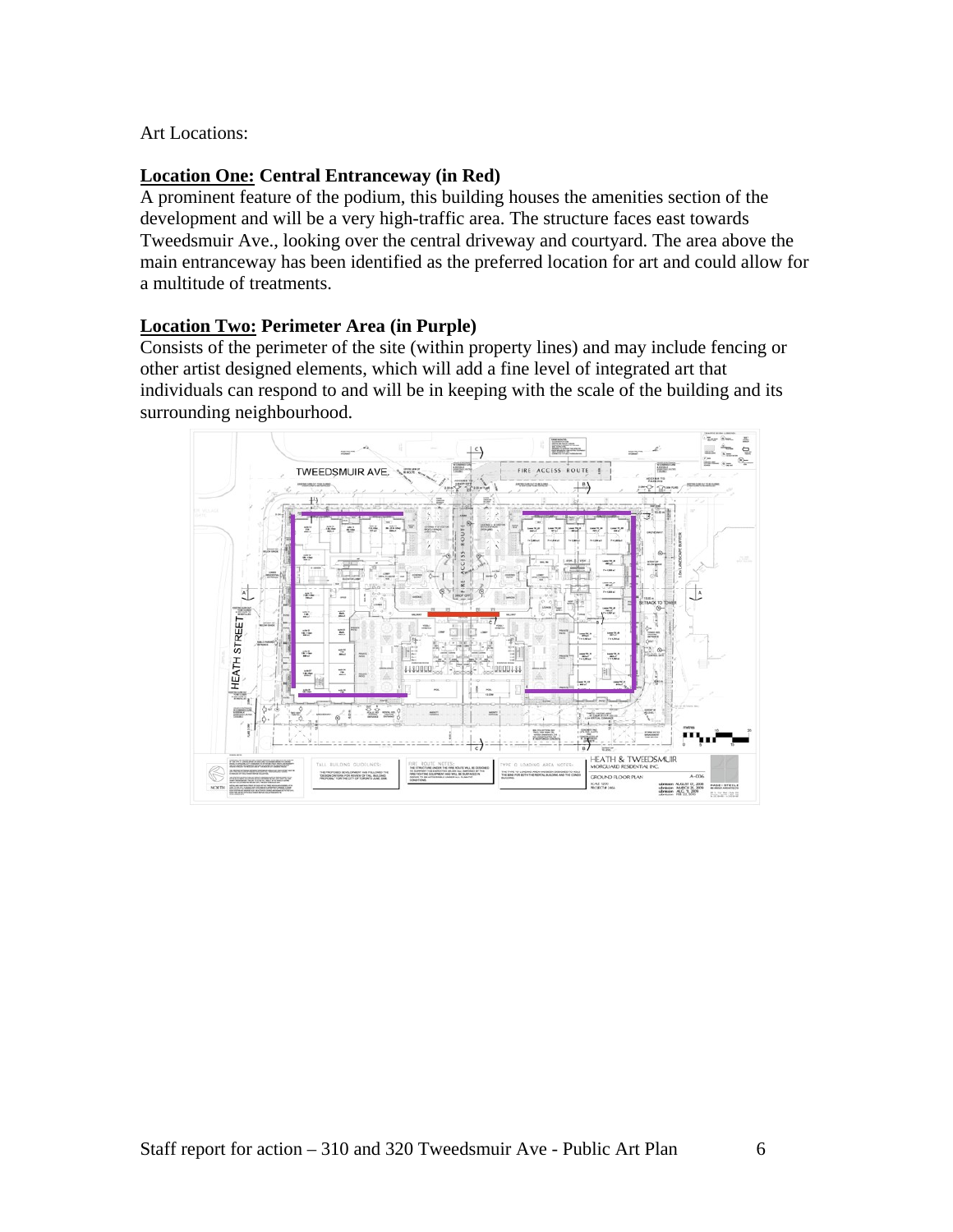Public Art Program:

Public art will be commissioned for the development in accordance with Section 4.2.4(ii) whereby the Owner will commission Public Art works and/or collaborative Public Art works equal to the value of the Public Art Contribution…"

4. Budget: Public Art Contribution

Under the terms of the Section 37 agreement with the City of Toronto, the public art contribution has been set at \$700,000. and:

"The amount of the Public Art Contribution herein shall be adjusted upwards annually by an amount which is indexed in accordance with the Non-Residential Construction Price Index for the Toronto CMA…"

The Section 37 agreement further notes (Article 4.2.6.b) that the installation of the Art works "can be phased to reflect construction phasing of the project provided there are no more than 2 phases".

Public Art Budget/Contribution: \$700,000. or \$350,000. for each development phase.

Allocations:

Administration: 10% Reserve for Coordination: 10% (fees for: engineers, architects, and contingency) Maintenance reserve:  $3\%$ Public Art Budget:  $77\%$ 

5. Selection Process:

A two stage invitational competition is proposed.

Stage 1: Comprises an invitation for expression of interest issued to long listed artists. The Owner and PAM will review responses and identify Finalists.

Stage 2: Comprises juried interviews for concept to Owner selected Finalists.

The three person jury shall consist of one representative from Morguard and 2 independent art experts. One expert must be an artist and one must live or work in the ward. **Example 2018** 

The proposed Jury candidates are: Barbara Astman, artist

Staff report for action – 310 and 320 Tweedsmuir Ave - Public Art Plan 7